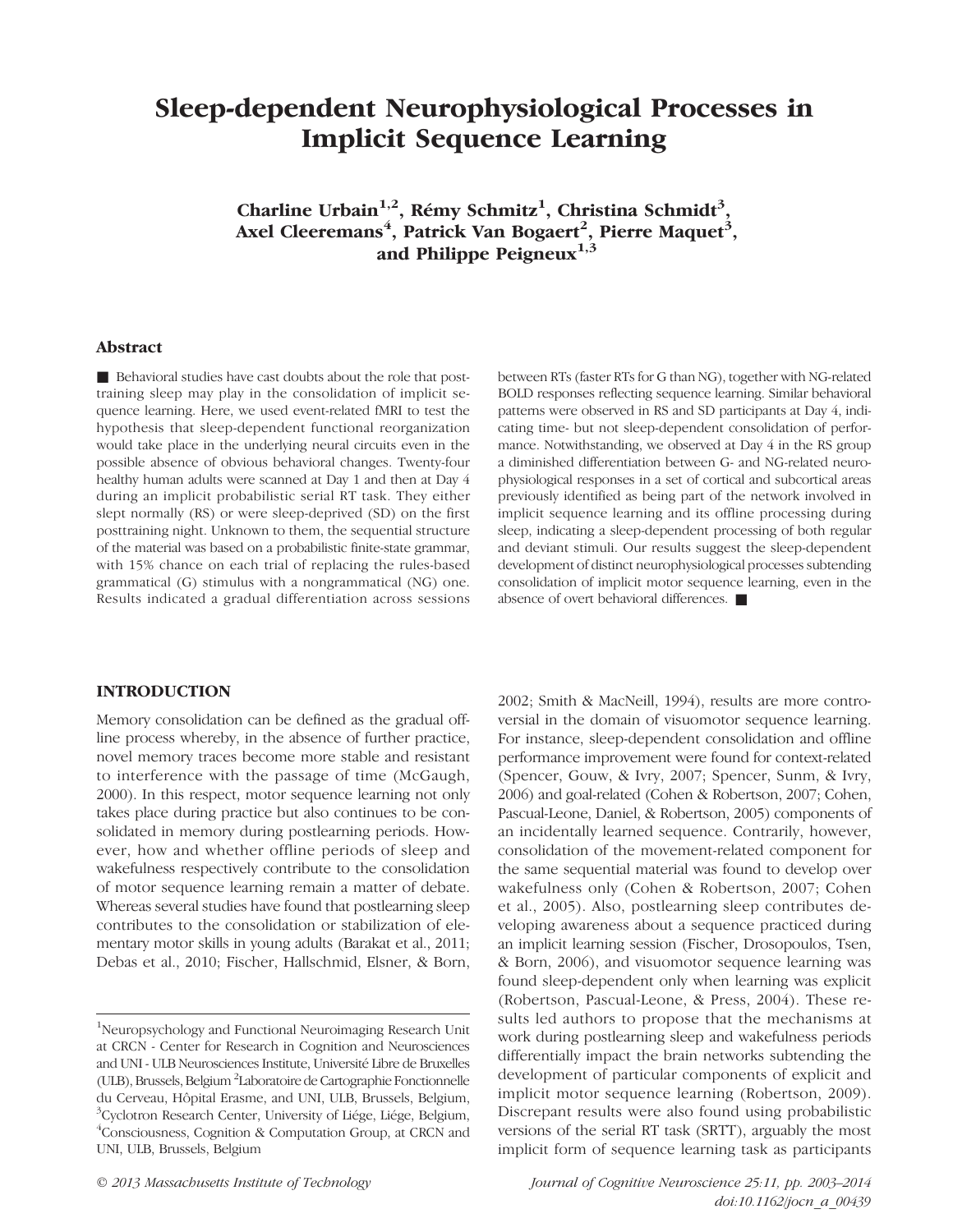consistently fail to exhibit signs of conscious knowledge of the underlying sequential regularities, despite a progressive differentiation between RTs for items following versus violating these sequential rules ( Jimenez, Mendez, & Cleeremans, 1996). Using probabilistic SRTT, performance improvement or stabilization was found after sleep (Fischer, Wilhelm, & Born, 2007; Cajochen et al., 2003), but also after wakefulness and sleep (Nemeth et al., 2010), suggesting that both states may contribute to the consolidation of implicit motor sequence learning. Furthermore, Song, Howard, and Howard (2007) claimed that implicit probabilistic sequence learning does not benefit at all from sleep, with daytime enhancement occurring only for general skills but not for sequencespecific learning in probabilistic SRTT. Finally, it was suggested that both conscious awareness and attention are necessary components for the development of sleepdependent memory consolidation effects (Song, 2009; Robertson et al., 2004).

Noticeably, the conclusion that sleep does not participate in implicit sequence learning is partially discrepant with neuroimaging data yielding evidence for the reactivation of learning-related neuronal ensembles during rapid eye movement (REM) sleep after extended practice on this same probabilistic SRTT (Peigneux et al., 2003; Maquet et al., 2000). These studies also demonstrated that the reactivations are not merely related to the acquisition of basic visuomotor skills through practice but are contingent on the implicit acquisition of the probabilistic sequential regularities embedded in the material (Peigneux et al., 2003). Also, learning the SRTT eventually increased functional connectivity patterns in motor skillrelated networks during posttraining REM sleep (Peigneux et al., 2003; Laureys et al., 2001), and learning performance correlated with regional CBF in reactivated areas (Peigneux et al., 2003). Additionally, it was shown in a constant routine protocol that improvement in probabilistic sequence learning starts developing only after the occurrence of REM sleep in nap episodes (Cajochen et al., 2003).

Considering these divergent results, it can be argued that both sleep- and wake-dependent plasticity mechanisms participate in the consolidation of implicit motor sequence learning, which does not necessarily entail that qualitative contributions are the same. Hence, postlearning sleep might also exert a specific influence on the cerebral reorganization processes subtending the consolidation of implicitly learned sequential regularities. In this respect, it is conceivable to observe seemingly similar behavioral patterns after sleep than wakefulness postlearning episodes, but these behavioral patterns would be subtended by partially different brain activity profiles, a dissociation already demonstrated in the declarative memory domain (Rauchs et al., 2008; Gais et al., 2007; Orban et al., 2006). In this study, we tested the hypothesis that long-term sleep-dependent functional reorganization takes place

in the neural circuits underlying implicit sequence learning even in the possible absence of detectable behavioral changes, using event-related fMRI in participants trained to the SRTT, then allowed to sleep or deprived of sleep on the following night, and then tested again 3 days later.

# METHODS

Twenty-four right-handed (laterality score: mean = 80.8,  $SD = 18.6$ ; Oldfield, 1971) healthy volunteers (five men, mean age  $= 21.7$  years, range  $= 19-25$  years) gave their informed consent to participate in this fMRI experiment approved by the ethical committee of the University of Liege. None of them reported any neurological or psychiatric disease history nor used any centrally acting medication for the time of the experiment. All participants were asked to be stimulant drug-free (e.g., caffeine) before each testing session. No participant was trained as a professional typist or musician.

Circadian chronotype and sleep quality over the month preceding the experiment were assessed using a Morningness–Eveningness Self-assessment (Horne & Ostberg, 1976) and the Pittsburgh Sleep Quality Index (Buysse, Reynolds, Monk, Berman, & Kupfer, 1989) questionnaires, respectively. Sleep quality and quantity for the nights preceding each of the four experimental days (i.e., the night preceding [N-1] learning and the three subsequent nights [N1 with or without sleep deprivation and N2–N3 with regular sleep]) were monitored using the St Mary's Hospital sleep questionnaire (Ellis et al., 1981). Participants were also instructed not to take a nap during this period. Compliance to a regular sleep– wake schedule was monitored using wrist actimetry (Daqtix, Oetzen, Germany) for the four days preceding the first learning session until the end of the experiment.

# Probabilistic SRTT

Implicit sequence learning was assessed through the probabilistic version of the SRTT (Peigneux et al., 2003; Jimenez et al., 1996) used in previous PET studies showing experience-dependent reactivations during sleep (Peigneux et al., 2003; Maquet et al., 2000). The implicit nature of the knowledge about the sequential regularities gained in the probabilistic SRTT was previously demonstrated. Using the same task, Peigneux et al. found that participants' performance in an explicit sequence generation task (see Peigneux et al., 2000, for a detailed description) was not above-random level even after extended practice (i.e., 14,960 trials, but only 4,680 trials were administered in this study), indicating that sequence knowledge gained during practice in the probabilistic SRTT is essentially implicit (Peigneux et al., 2000, 2003). Similarly, other studies (e.g., Jimenez et al., 1996; Cleeremans & McClelland, 1991) have consistently established the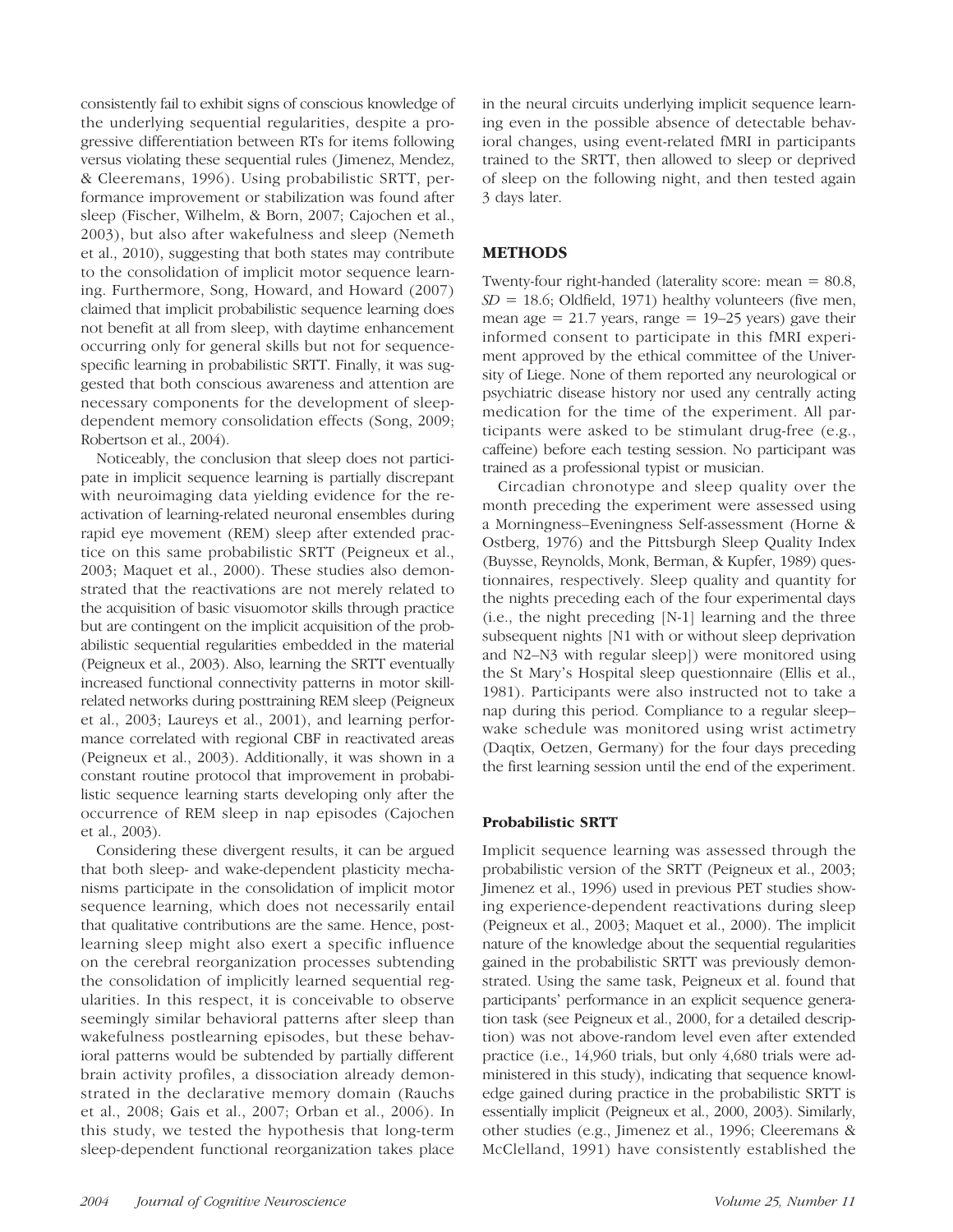implicit nature of the relationships gained using this version of the probabilistic SRTT.

In the SRTT, participants were presented six permanent position markers, horizontally displayed on the fMRI scanner-compatible screen. The three left (respectively, right) position markers corresponded to three spatially compatible response keys using the left (respectively, right) index, middle, and ring fingers. A single SRT block consisted of 65 successive trials. On each trial, a black dot appeared 2 cm below one of the position markers. The task consisted of pressing as fast and accurately as possible on the corresponding key. Afterward, the next stimulus was displayed following a 200-msec response stimulus interval. Before fMRI sessions and SRTT practice, participants were told that the goal of the experiment was to study the brain correlates of sustained practice on a simple visuomotor task.

Unknown to them, however, the sequential structure of the material was based on a finite-state grammar that defined legal transitions between successive trials (Figure 1). To assess learning of the conditional probabilities for stimuli succession, there was a 15% chance on each trial of replacing the rules-based grammatical (G) stimulus by a nongrammatical (NG), randomly selected stimulus. Assuming that (implicit) response preparation is facilitated by high predictability, G stimuli should thus elicit faster responses than NG stimuli, but only if the context in which the stimuli may occur has been encoded by participants. In this task, contextual sensitivity emerges through practice as a gradually increasing difference between the RTs elicited by G and NG stimuli occurring in specific contexts set by the preceding trials (Jimenez et al., 1996; Cleeremans & McClelland, 1991). Hereafter, we estimated, in each block, the differences between RTs elicited by G and NG stimuli in the temporal context defined by the previous stimulus. The mapping between grammar elements and screen locations was systematically counterbalanced across participants.

#### Experimental Procedure

All volunteers were scanned using fMRI on Day 1 (Sessions [S]1 and S2) and Day 4 (S3) while performing the SRTT. Each fMRI session consisted of 24 blocks of 65 trials. Two successive learning sessions were administered at Day 1. S1 mostly captured the early stages of learning with initial adaptation processes to the task and development of basic visuo-motor adaptation skills. S2 accounted for a more stabilized pattern in which dissociation between G and NG items in the sequence and high-order sequence learning abilities are better expressed. After completion of each block, the computer displayed information about

Figure 1. Sequence learning task and experimental protocol. (A) Probabilistic SRTT. Participants are instructed to press as fast and accurately as possible the key spatially corresponding to the location of the red dot on the computer screen (letters are shown for indicative purpose but actually not displayed to the participant), and then, the next stimulus is presented. Unknown to participants, the succession of screen locations follows a probabilistic sequential pattern based on the illustrated finite-state grammar ( Jimenez et al., 1996). To assess learning of the conditional probabilities regulating stimuli succession, there is a 15% chance in each trial to replace the rules-based G stimulus by an NG, randomly selected location, allowing comparison of response speed and accuracy. (B) Experimental design. At Day 1, participants practiced two SRT sessions (S1, S2) consisting of 24 blocks



each (65 trials/block) in the fMRI environment. At Day 4 and at the same time of day than Day 1, participants practiced an additional 24-block session (S3). During the first posttraining night, 12 participants were allowed to sleep regularly (RS), whereas the remaining 12 were SD under controlled conditions. All participants slept then normally for the two following nights before S3.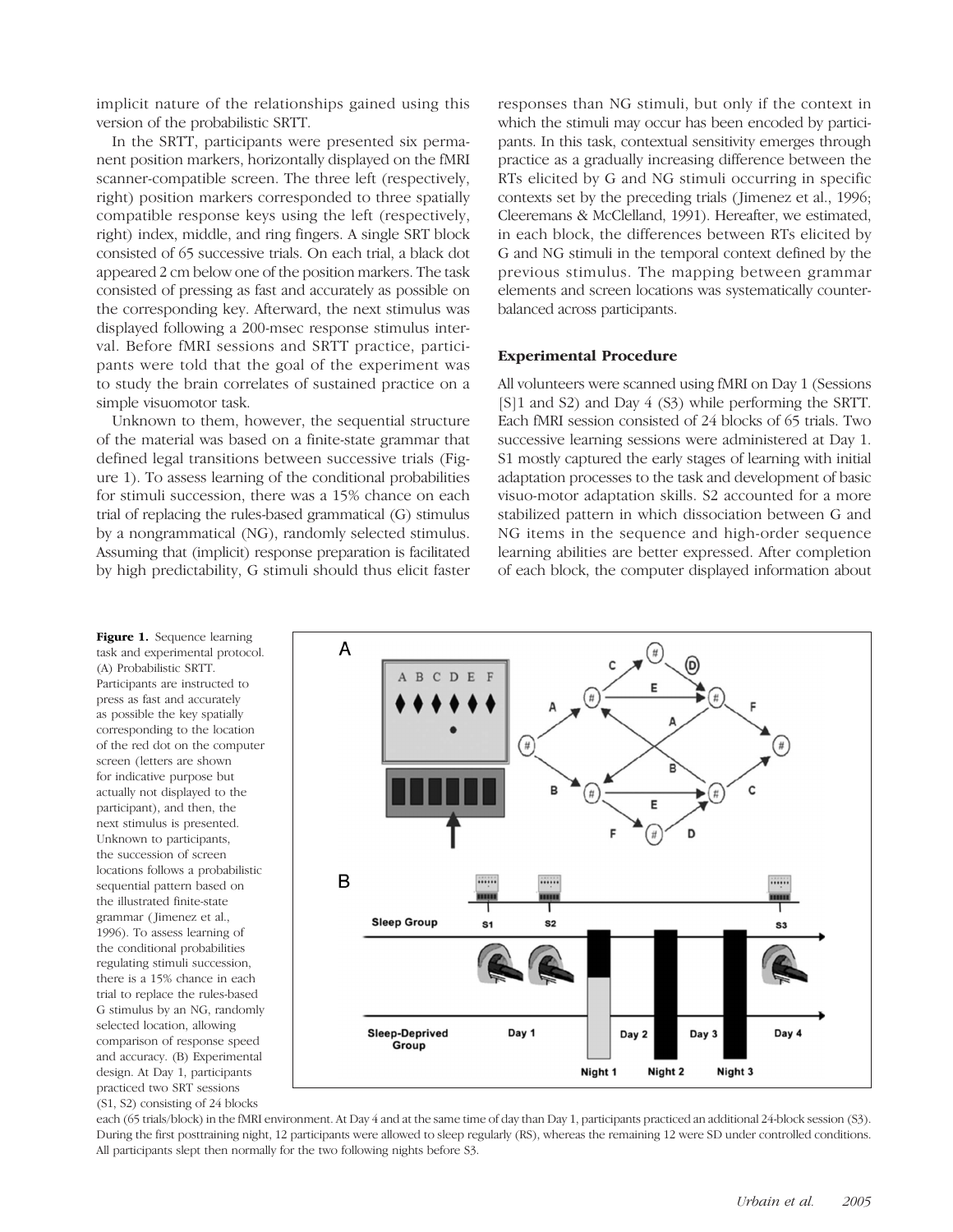the participant's mean RT and accuracy as well as the evolution of performance (same, better, or worse) as compared with the preceding block. This summary feedback was given to encourage participants to continue performing both fast and accurately on the SRTT. Between-block intervals had a random duration between 8 and 13 sec, and a fixation cross replaced feedback information 2 sec before starting the new block.

After the completion of S1–S2 at Day 1, half of the participants were randomly assigned to the regular sleep (RS) or to the sleep-deprived (SD) condition. In the RS condition, participants were allowed to sleep as usual at home for three nights after training. In the SD condition, participants were kept awake in the laboratory during the first posttraining night under controlled conditions (low luminance, hourly isocaloric snacks, free water but no stimulant drinks, and only quiet activities allowed, e.g., reading or watching movies) and then had two recovery nights at home. All participants were then retested on Day 4 (S3) while performing the SRTT in the fMRI environment (Figure 1). To control for potential circadian interferences, all sessions for one participant took place at the same time of the day (between 10:00 a.m. and 5:00 p.m.) at Day 1 (S1–S2) and Day 4 (S3).

## Functional Imaging Parameters

fMRI series were acquired using a head-only 3-T scanner (Siemens Allegra, Erlangen, Germany). Multislice T2\* weighted fMRI images were obtained with a gradient-echo planar sequence using axial slice orientation (repetition time = 2130 msec, echo time =  $40$  msec, flip angle = 90°, 32 transverse slices, 3-mm slice thickness, 30% interslice gap, field of view =  $220 \times 220$  mm<sup>2</sup>, matrix size =  $64 \times 64 \times 32$ , voxel size =  $3.4 \times 3.4 \times 3.0$  mm<sup>3</sup>). The four initial scans were discarded to avoid T1 saturation effects. For anatomical reference, a 3-D T1-weighted image was acquired for each participant (repetition time = 1.96 msec, echo time  $= 4.43$  msec, flip angle  $= 8^\circ$ , field of view = 230  $\times$  173 mm<sup>2</sup>, matrix size = 256  $\times$  192  $\times$ 176, voxel size =  $0.9 \times 0.9 \times 0.9$  mm<sup>3</sup>).

## fMRI Data Analyses

fMRI data were analyzed using SPM8 (www.fil.ion.ucl.ac. uk/spm) running on MATLAB 9 (Mathworks, Sherborn, MA). Preprocessing included realignment and adjustment for movement-related effects, coregistration of functional and anatomical data, normalization into standard stereotactic Montreal Neurological Institute (MNI) space, and spatial smoothing using a Gaussian kernel of 8-mm FWHM. Functional data were analyzed using a mixed-effect model aimed at showing stereotypical effect in the population from which the participants are drawn (Penny & Holmes, 2003).

Because of the intrinsic properties of the probabilistic SRTT in which predictable G stimulus (85%) are replaced

by an NG stimulus in 15% of the case, the fast stimulus presentation rate at about 1 per second, and the time needed for whole-brain volume acquisition (2.13 sec), only more sparsely distributed event-related responses for the 15% NG stimuli (indirectly reflecting learning of the sequential regularities) were modeled. Therefore, we investigated, for each individual and at each session (S1, S2, and S3), changes in BOLD responses in NG itemrelated cerebral regions on top of the motor practice including activity for G items within a block. This allowed us to identify cerebral regions in which BOLD response was modulated by grammatical violations in the sequence, using a canonical hemodynamic response function (HRF) and its onset latency (o) and temporal dispersion (d) derivatives (Friston et al., 1998). Additionally, practice blocks (including 85% G items) were modeled using boxcar functions, and mean RTs per block were entered as confounding variables to control for unspecific motor speedrelated activations.

At the intraindividual (fixed-effect) level, brain responses for each participant were modeled at each voxel using a general linear model. NG items were modeled as a stick function representing its onset, and practice blocks were modeled using boxcar functions. The ensuing vectors were convolved with the canonical HRF and its temporal derivatives (onset latency [o] and dispersion [d]) and used as regressors in the individual design matrix. The incorporation of the time derivate term in the canonical HRF allows the peak response to vary by plus or minus a second, and incorporation of the dispersion derivative allows the width of the response to vary, thus allowing for limited variations in subject-by-subject and voxel-byvoxel responses (Friston et al., 1998). At each block, RTs were entered as parametric variates to control for motor speed-related activations. Movement parameters estimated during realignment (translations in  $x$ ,  $y$ , and  $z$  directions and rotations around x, y, and z axes) were also included in the design matrix as a variable of no interest. Linear contrasts estimated the main effect of grammaticality deviations (NG) at S1, S2, and S3. High-pass filter was implemented using a cutoff period of 128 sec to remove low-frequency drifts from the time series. Serial autocorrelations were estimated with a restricted maximum likelihood algorithm using an autoregressive model of order 1 (white noise). The resulting set of voxel values constituted a map of t statistics  $[SPM(t)]$  for each individual and parameter. Resulting individual contrast images (HRF, time, and dispersion derivatives separately computed for the NG contrast at S1, S2, and S3) were then spatially smoothed using a Gaussian kernel of 6-mm FWHM and entered in a between-individual second-level, random effects analysis (Penny & Holmes, 2003). Because latency and dispersion derivative effects cannot be computed separately from their canonical HRF at the random effect level (Henson, Price, Rugg, Turner, & Friston,  $2002$ ), we computed  $F$  tests aimed at testing jointly relevant contrasts of parameter estimates. Contrast images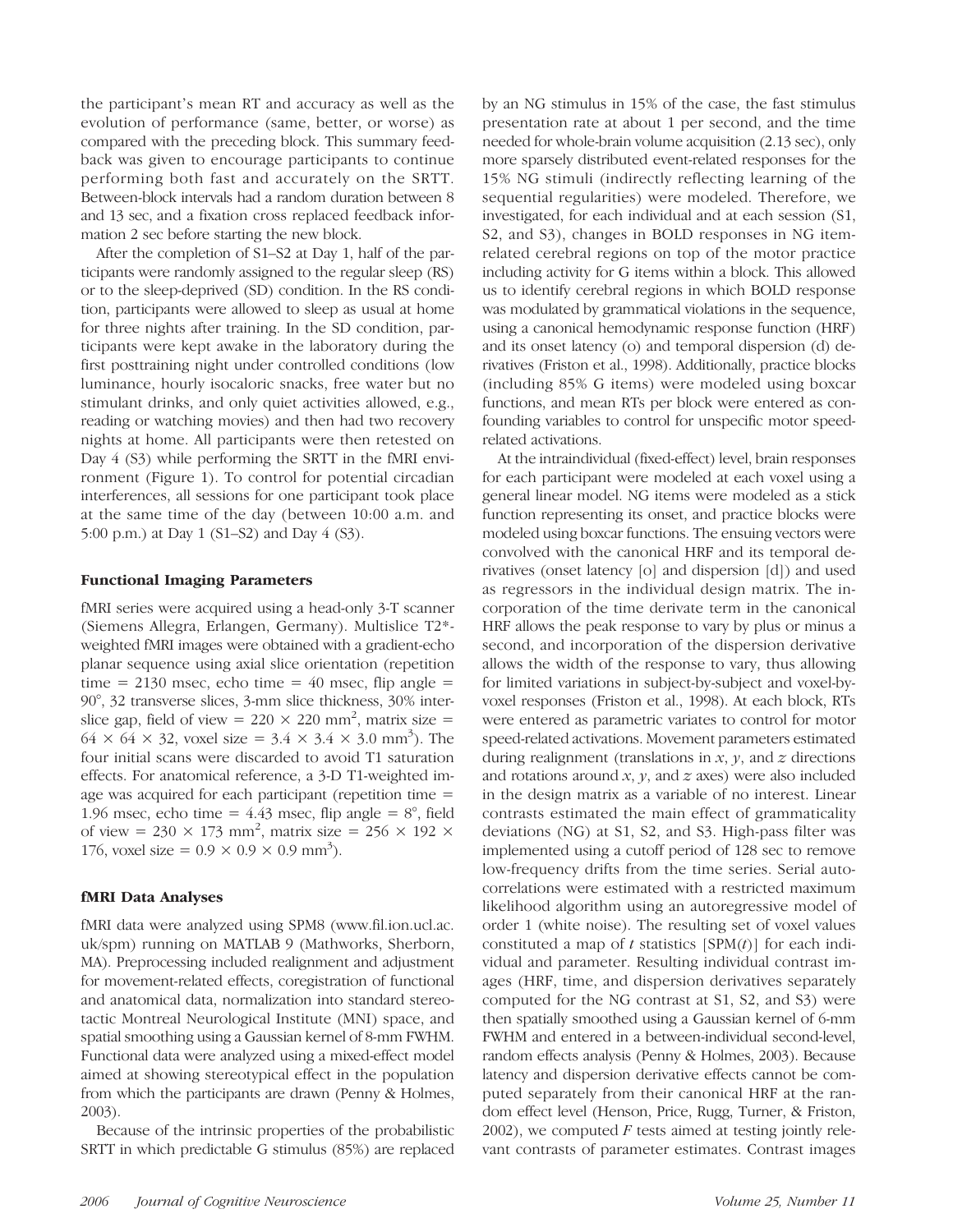were modeled at the random effect level using a factorial design with within-subject session (prenight [S2] vs. postnight [S3]) and responses (HRF, time, and dispersion derivatives) factors and between-subject posttraining sleep (RS vs. SD) factor. This interaction was masked exclusively ( $p < .001$ , uncorrected) by initial between-group differences between SD and RS participants at the presleep session S2. Additionally, S1 was not included in this analysis as the early stages of SRTT practice might mostly account for basic visuo-motor adaptation skills, whereas high-order sequence learning components developed at a later stage are captured at S2 and S3. Inferences were drawn using  $SPM(F)$  tests accounting for effects combining HRF and its derivatives. Reported results are significant at the voxel level either at  $p_{\text{corr}}$  < .05 after correction for multiple comparisons in the whole-brain space or at  $p_{\rm{svc}} < .05$  after correction in a small VOI (radius = 10 mm) drawn around coordinates of interest taken from the literature. Results significant at the voxel level of  $p < .001$  (uncorrected) are reported for the sake of completeness but not further discussed. Inspection of derivative parameter estimates allowed determining the direction of effects for NG-related BOLD responses, with positive parameters indicating earlier onset and smaller dispersion and, conversely, negative derivative BOLD responses indicating later onset and greater dispersion.

Additionally, a psychophysiological interaction (PPI) analysis (Friston et al., 1997) was computed to test the hypothesis that posttraining sleep would modulate functional connectivity between NG-related areas at S3. On the basis of the seed voxel statistically significant in the main random effects analysis after correction for multiple comparisons in the whole-brain volume ( $p_{\text{corr}}$  < .05; see below), we computed the coordinates of the peak value for each participant inside a 6-mm spherical volume around the reference coordinate (provided that the identified location felt in the structure of interest, based on visual inspection of the participant's structural T1-weighted MRI). Individual time series for each location were obtained separately by extracting the first principal component from all raw voxel time series in a sphere (radius = 4 mm) centered on the coordinate of the participantspecific peak value. These time series were meancorrected and high-pass filtered to remove low-frequency signal drifts. Then, the HRF was deconvolved from the BOLD time series to keep in the underlying neuronal time series. A new linear model was then built for each participant that incorporated the condition regressor (NG), the neuronal-activity regressor from the source area, and the psychophysiological regressor (i.e., the product from the interaction between the first psychological and the second physiological regressor) and the covariates of no interest (movement parameters) as in the initial model. After smoothing (6-mm FWHM Gaussian kernel), the individual summary statistic images of PPIs were entered into a second-level analysis, as described above, to evaluate group differences. For each between-group

difference of brain activity coupling between a seed area and a functionally connected remote brain region, a plot of the mean size of effect within the two experimental populations was taken using SPM8 toolbox rfxplot (Gläscher, 2009) as an indicative measure of the group average direction (i.e., positive or negative) of coupling. Results were deemed significant at  $p < .005$ , uncorrected.

#### **RESULTS**

All participants had intermediate or neutral chronotype (Morningness–Eveningness Questionnaire score = 53.5 [range =  $35-65$ ]; Horne & Ostberg, 1976). They kept a regular sleep schedule during the week preceding and throughout the experiment as measured by wrist actimetry and self-reports (average sleep duration  $= 7.4$  [range  $=$ 7–9] hr, latency = 15.1 [range =  $3-45$ ] min).

#### Probabilistic SRT Performance

Mean RTs for G and NG stimuli were computed for each of the 24 SRT blocks (65 trials/block) practiced at



Figure 2. Behavioral results. Mean RTs (and standard errors of the mean) per block for G (in blue) and NG (in red) stimuli at learning (S1, S2) and retest (S3) sessions in RS and SD populations.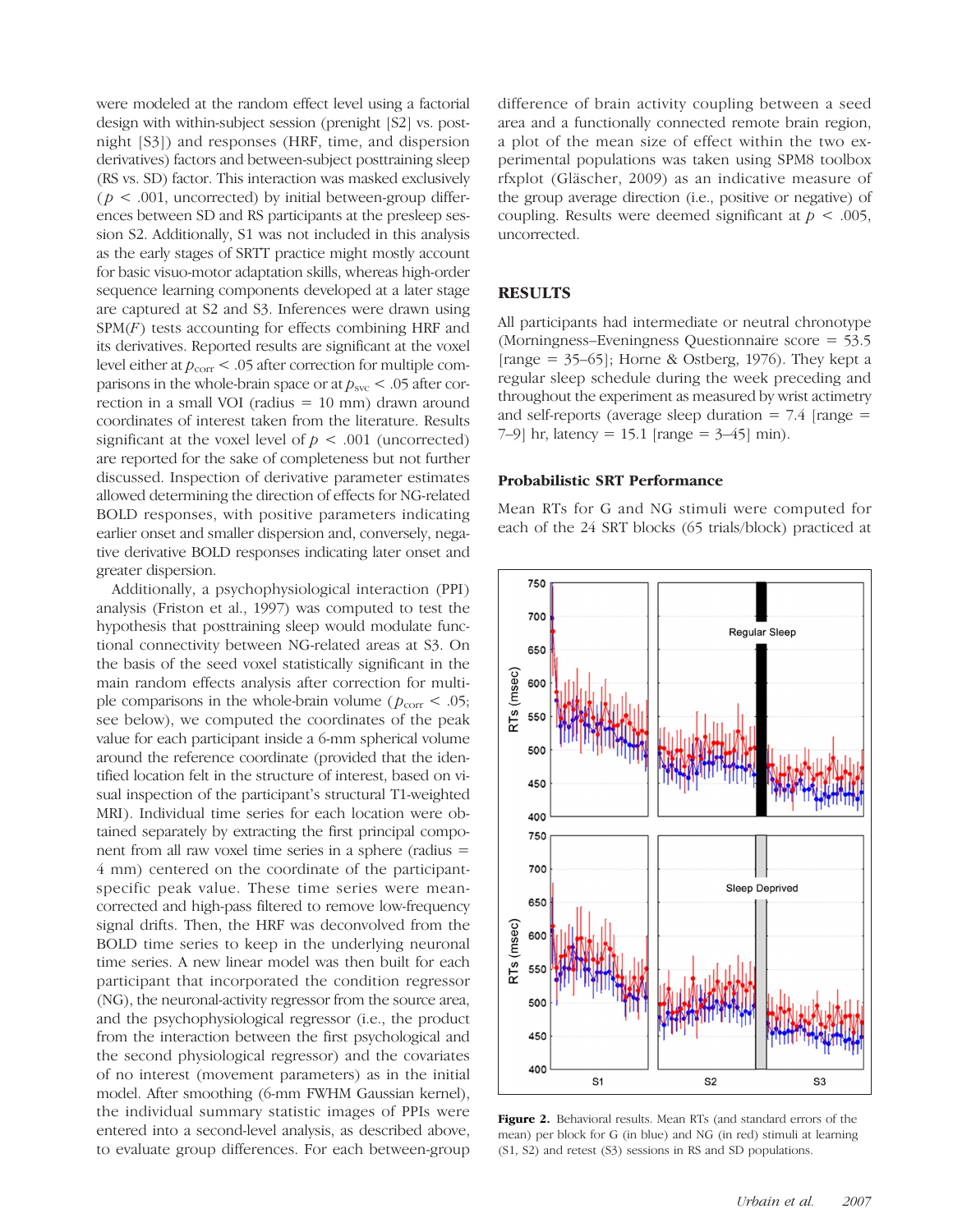Figure 3. (A) Grammatical violations-related brain network. (A, left) Statistical parametric map ( $p_{corr}$  < .05) of grammatical violations-related BOLD responses across S1 and S2 at Day 1 during SRT practice, superimposed on the SPM8 canonical ICBM MRI image. Color scale codes the value of the F statistic at each voxel. (A, right) Parameter estimates (canonical HRF [blue] and onset latency [red] and dispersion [green] derivatives) at the peak voxel coordinate in the SMA [2, 8, 58 mm;  $p_{corr}$  < .05], indicating prominent latency (delayed onset) and dispersion (increased duration) effects for NG-related BOLD responses on top of motor practice including activity for G items within a block. (B) Sleep-dependent modulation of NG-related brain activity.  $(B, \text{ left})$  F maps ( $p_{\text{corr}}$  < .05) superimposed on the SPM8 canonical ICBM MRI image. Color scale codes the value of the  $F$  statistic at each voxel. (B, right) Parameter estimates of the canonical HRF (blue) with its onset (red) and dispersion (green) derivatives at peak voxels for grammatical violations-related BOLD responses during S2 (Day 1) as compared with S3 (Day 4) during SRT practice in the RS and SD populations. Peak coordinates for parameter estimates (blue crosshairs on the left) is located in the right cuneus (2, −82, 40, mm), showing normalization of delayed BOLD response onset at Day 4 (S3) in the RS group, whereas onset becomes delayed at Day 4 in the SD group. Error bars are standard deviations.



each session (S1 and S2 at Day 1, S3 at Day 4). Outliers  $(\pm 2 \text{ SDs from the mean})$ , incorrect responses, and the first five trials in each block were discarded from the analyses. A repeated-measure ANOVA was conducted on valid RTs with within-subject factors Grammaticality (G vs. NG), Session (S1 vs. S2 vs. S3), and Blocks (blocks 1–24) and between-subject factor Sleep (RS vs. SD). The analysis disclosed a main effect of Grammaticality (faster RTs for G than NG stimuli;  $F(1, 22) = 47.88$ ) indicating successful learning of the sequential regularities. Session and blocks effects were also significant (gradual RT improvement from one session to the next,  $F(2, 44) =$ 76.66, and across blocks,  $F(23, 506) = 7.87$ ; all  $ps <$ 

.0001), indicating progressive visuo-motor skill adaptation. The main effect of Sleep was not significant ( $p >$ .88). There was also a Grammaticality  $\times$  Session interaction effect  $(F(2, 44) = 3.58, p = .036)$  with a marginal increase in grammatical differentiation from S1 to S3 indicative of sequence learning evolution but no Grammaticality  $\times$  Session  $\times$  Sleep or Session  $\times$  Sleep interaction (all  $ps > .68$ ; see Figure 2). Additional analyses restricted to the four blocks performed at the end of training (S2, Day 1) and at the beginning of testing (S3, Day 4) or conducted on RTs' variation coefficients or accuracy (percentage of correct responses) equally failed to disclose a main effect of the sleep factor or any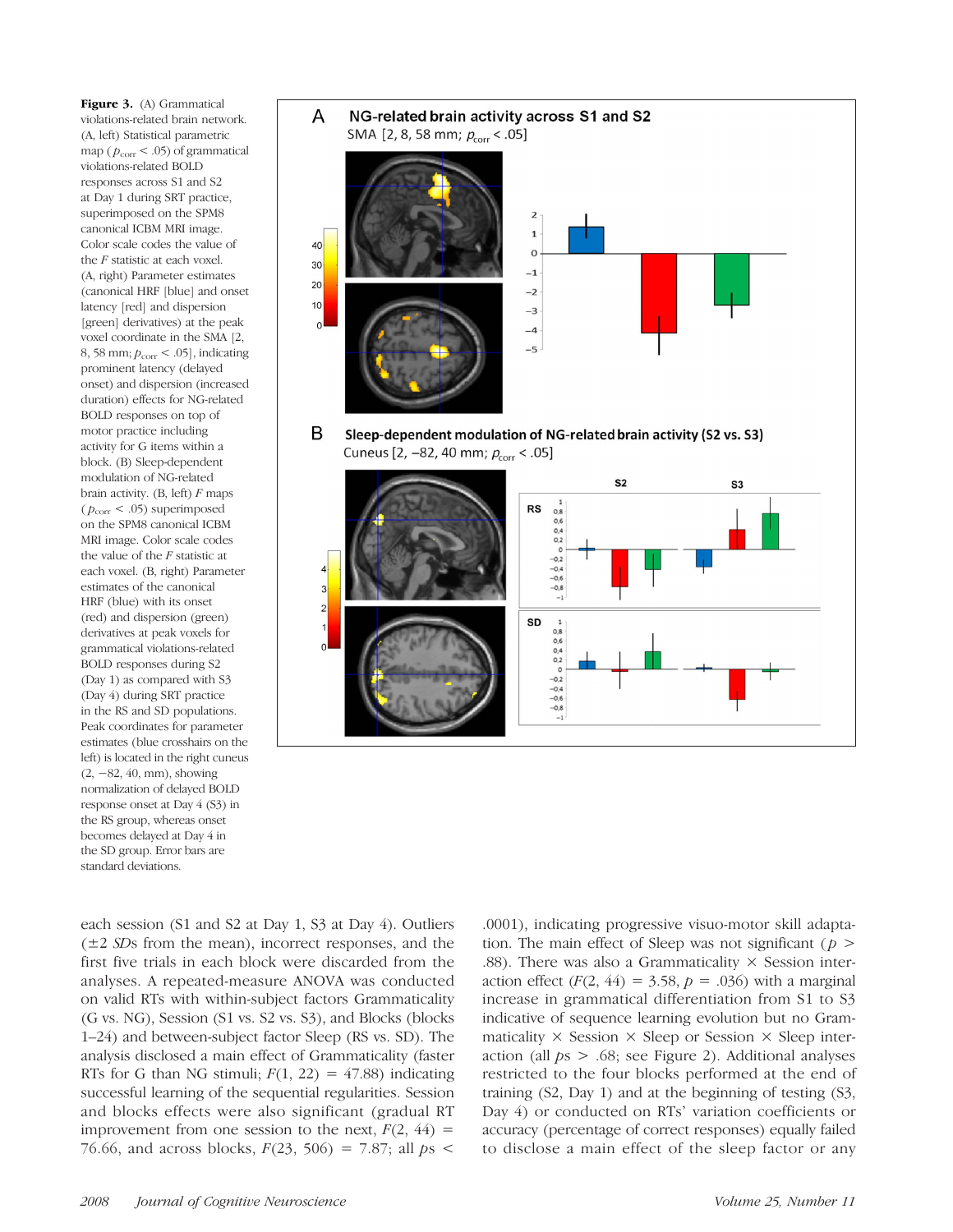interaction effect between the sleep, grammaticality, and session factors. Nevertheless, there was a trend (least significant difference post hoc test,  $p = .06$ ) for RTs' variation coefficients to be smaller at Day 4 (S3) than at Day 1 (S2), like in our prior study (Peigneux et al., 2003) in which no sleep deprivation group was actually tested. Consequently, our results are essentially in agreement with previous behavioral reports (Nemeth et al., 2010; Robertson et al., 2004) having led to the conclusion that time more than sleep participates in the consolidation of implicitly learned regularities.

#### fMRI Analyses

#### Rules Violation-related BOLD Responses

A first analysis aimed at unraveling cerebral responses elicited by NG items violating sequential rules across S1 and S2 (Day 1). Results revealed modified BOLD responses on NG stimuli presentation during SRT practice in an extended cortico-cerebellar network including the SMA (peak voxel coordinate in MNI space = 2, 8, 58 mm;  $Z = 6.41; p_{\text{corr}} < .05$  and associated motor cortices, superior parietal and occipital cortex and the cerebellum (Crus I). Additionally, we found bilateral activations in the caudate nucleus  $(-16, 0, 14$  mm:  $Z = 3.51$ ; 14, 4, 6 mm:  $Z = 3.48$ ) and the putamen (−18, 14, −6 mm:  $Z = 3.44$ ; 12, 12,  $-4$  mm:  $Z = 3.86$ ; all  $ps_{\text{svc(10 mm)}} < .05$ ) around previously reported coordinates of BG structures involved in probabilistic sequence learning (Peigneux et al., 2000). Negative derivative parameter estimates showed that NG-related effects on brain activity are mostly characterized by delayed onset latency and larger temporal dispersion of the BOLD response on top of motor practice including activity for G items (85%) within a block (Figure 3A).

# Sleep-dependent Modulation of Learning-related Brain Activity

In a second analysis, we tested the effect of posttraining sleep on the evolution of learning-related cerebral activity. Planned comparisons tested differential changes in NGrelated BOLD responses from S2 at Day 1 to S3 at Day 4 between participants allowed to sleep (RS) and deprived of sleep (SD) on the posttraining night.

Interaction effects with the sleep factor were found in the right cuneus  $(2, -82, 40 \text{ mm}; p_{corr} < .05)$ . In this structure, inspection of derivative parameters showed that delayed onset latency and increased dispersion of NG-related BOLD responses normalized at Day 4 in the RS group. Conversely, BOLD response latency in the SD group became more delayed and temporally extended at Day 4 than Day 1, although in both cases, the amplitude of the canonical response was not or slightly modified across groups or sessions (Figure 3B). Averaged time courses over individuals are provided for the main NGrelated coordinate (i.e., the cuneus at  $2, -82, 40$  mm;  $p_{\text{corr}}$  < .05) on Figure 4 for illustrative purposes. Left shows the time course of NG-related responses (peristimulus time histogram, PSTH) over the population during learning (presleep manipulation S1 [brown] and S2 [blue] at Day 1), with a steep onset and sustained BOLD response, more developed at S2 when sequence learning is more advanced and sensitivity to NG stimuli is stronger. Right shows PSTH during postsleep manipulation S3 at Day 4 in the RS (pink) and SD (gray) conditions with delayed onset latency of NG-related BOLD responses in the SD as compared with the RS session but with fairly similar amplitude.

Similar effects were observed in cortical and subcortical areas around a priori coordinates (Table 1) taken from prior studies having shown experience-dependent continuation of learning-related activity during REM sleep



Figure 4. Averaged time courses over individuals for the main NG-related coordinate (i.e., the cuneus at 2,  $-82$ , 40 mm;  $p_{\text{corr}}$  < .05). (A) Time courses of NG-related responses (PSTH) over the population during learning (presleep manipulation S1 [brown] and S2 [blue] at Day 1). (B) Time courses of NG-related responses (PSTH) during postsleep manipulation S3 at Day 4 in the RS (pink) and SD (gray) conditions.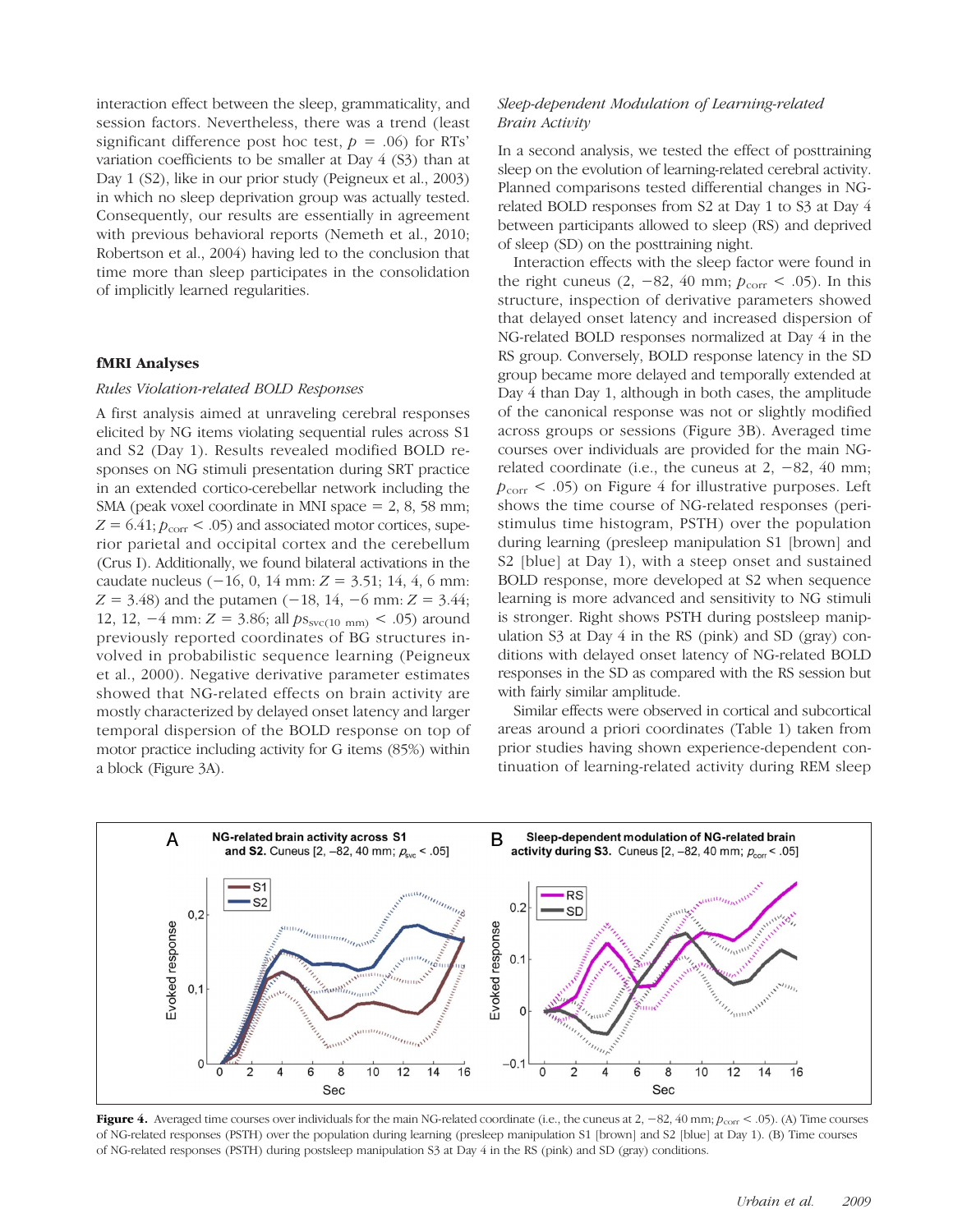| Voxel Level                                |       |                     |                        |                  |           | Cluster Extent |                                                   |
|--------------------------------------------|-------|---------------------|------------------------|------------------|-----------|----------------|---------------------------------------------------|
| Region                                     | Side  | $\mathcal{X}% _{0}$ | $\mathcal{Y}$          | $\boldsymbol{z}$ | Ζ         | $K$ E Cluster  | Additional Activated Areas in the Cluster         |
| Cuneus**                                   |       | $\overline{2}$      | $-82$                  |                  | 40 4.78   | 235            | Right/left superior parietal lobule (7M, 7P)      |
| Fusiform                                   | Left  |                     | $-28 -62$              |                  | $-6$ 4.41 | 344            | Left area 17                                      |
|                                            |       |                     |                        |                  |           |                | Left V4                                           |
|                                            |       |                     |                        |                  |           |                | Left area 18                                      |
| Posterior parietal furrow                  | Left  |                     | $-16$ $-54$            |                  | 64 4.18   | 242            | Left superior parietal lobule (7A, 5L), area 1, 2 |
| Ventrolateral pFC (inferior frontal gyrus) | Right | 44                  | 12                     |                  | 18 4.10   | 123            | Right area 44                                     |
| Precuneus                                  | Right | 8                   | $-54$                  | 52               | 4.09      | 67             | Right superior parietal lobule (5M, 5L, 7A)       |
| Thalamus                                   | Right | 14                  | $-4$                   |                  | 14 3.94   | 197            |                                                   |
| Dorsolateral pFC (middle frontal gyrus)    | Right | 36                  | 6                      | 46               | 3.98      | 80             |                                                   |
| Dorsolateral pFC (middle frontal gyrus)    | Left  | $-22$               | 38                     |                  | 24 3.98   | 80             |                                                   |
| Thalamus                                   | Right |                     | $10 - 30$              |                  | $-8$ 3.77 | 27             |                                                   |
| Dorsolateral pFC (middle frontal gyrus)    | Right | 26                  | 38                     |                  | 24 3.60   | 47             |                                                   |
| Precentral gyrus                           | Left  | $-48$               | $-2$                   |                  | 34 3.69   | 49             | Left area $4p$ , 6, $4a$ , $3a$                   |
| Cerebellum (crus 1)                        | Left  |                     | $-10$ $-80$ $-26$ 3.58 |                  |           | 72             |                                                   |
| Cerebellum                                 | Right |                     | $8 -62 -4 3.34$        |                  |           | 53             | Right area 18                                     |
|                                            |       |                     |                        |                  |           |                | Right V3v                                         |
| Cerebellum                                 | Left  |                     | $-34$ $-62$ $-30$ 3.41 |                  |           | 22             |                                                   |
| Amygdala                                   | Left  | $-30$               |                        | $2 -14$ 3.50     |           | 64             | Left amygdala (LB, SF, CM)                        |
| Cuneus <sup>o1</sup>                       | Right |                     | $32 - 74$              |                  | 30 3.51   | 10             |                                                   |
| Mesencephalon <sup>o2</sup>                | Right |                     | $8 -30 -10$ 3.21       |                  |           | $\mathbf{1}$   |                                                   |
| Thalamus <sup>°3</sup>                     | Right |                     | $10 - 30$              |                  | $-8$ 3.77 | 22             |                                                   |
| Caudate nucleus <sup>o4</sup>              | Left  |                     | $-24 - 10$             |                  | 22 3.80   | 41             |                                                   |
| Caudate nucleus <sup>o5</sup>              | Right | 14                  | $-6$                   |                  | 14 3.87   | 83             |                                                   |

Table 1. Sleep-dependent Modulation of Learning-related Brain Activity

Effect of posttraining sleep on the evolution of NG-related responses: comparison of overnight changes of activity (S2 vs. S3) in RS vs. SD participants, masked exclusively by the difference between SD and RS groups at presleep session S2.  $x$ ,  $y$ , and  $z$  are standard MNI coordinates (mm).  $Z = Z$  statistic value. <sup>K</sup>E cluster = cluster extent of the activation (in number of voxels). Reported activations are statistically significant at the voxel level,  $p <$ .001 (uncorrected for multiple comparisons), unless specified otherwise. Activation marked by a "\*\*" is statistically significant at the voxel level,  $p_{\text{corr}}$  < .05 after correction for multiple comparisons in the whole-brain volume. Activations marked by a "°" are statistically significant at the voxel level,  $p_{\text{svc}}$  < .05, after correction in a small volume (radius = 10 mm) drawn around the coordinates of interest taken from the literature: <sup>o1</sup> right cuneus [26, −70, 24] (Peigneux et al., 2003), <sup>o2</sup>right mesencephalon [-2, -36, -18] (Maquet et al., 2000), <sup>o3</sup>right thalamus [(-)16, -34, -4] (Peigneux et al., 2003), <sup>24</sup>left caudate nucleus [−16, −6, 24] (Peigneux et al., 2003), and <sup>55</sup>right caudate nucleus [18, −12, 20] (Peigneux et al., 2003). LB = laterobasal;  $SF = superficial$ ;  $CM = centromedial$ .

(Peigneux et al., 2003; Maquet et al., 2000), including the anterior part of the right cuneus  $(32, -74, 30 \text{ mm})$ :  $Z = 3.51$ ), the right mesencephalon (8, -30, -10 mm:  $Z = 3.21$ ), the right thalamus (10, -30, -8 mm:  $Z =$ 3.77), and the caudate nucleus bilaterally  $(-24, -10,$ 22 mm:  $Z = 3.80$ ; 14, -6, -14 mm:  $Z = 3.87$ ; all  $p<sub>src</sub> < .05$ . Finally, Table 1 displays a set of areas in which a similar sleep-dependent modulation was observed but in which activations did not survive correction for multiple comparisons threshold and were not included in our a priori anatomical hypotheses. These latter activations are reported for the sake of completeness but will not be discussed further.

#### Sleep-dependent Changes in Functional Integration

Finally, we conducted a PPI analysis to test the complementary hypothesis of a functional reorganization within learning-related cerebral networks following posttraining sleep. Results showed that, in the RS group, activity in the right cuneus (source voxel at  $2, -82, 40$  mm), where we found a sleep-dependent modulation of learning-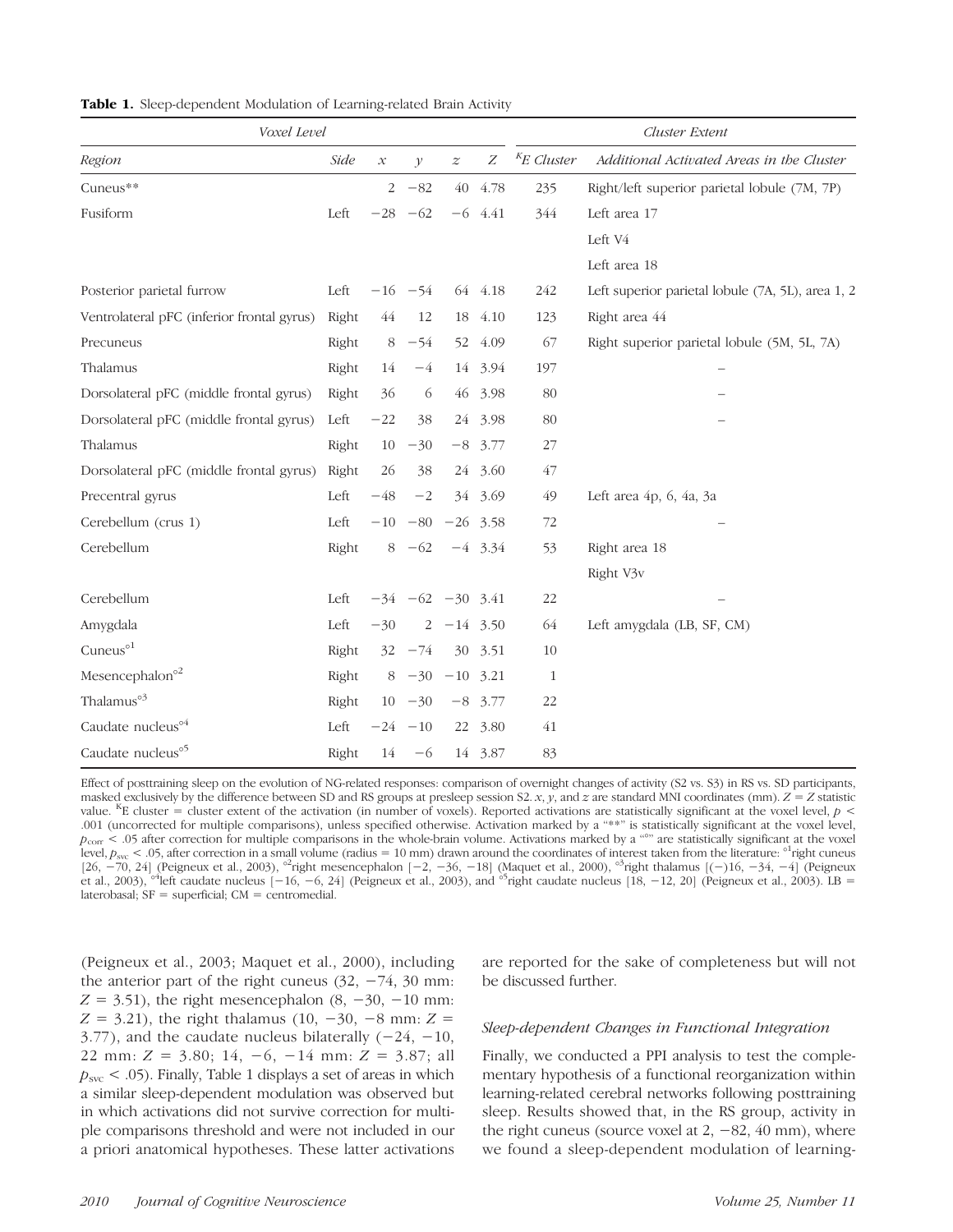

Figure 5. Sleep-dependent changes in functional integration. PPI analysis showing brain areas where activity is differentially coupled with activity in the source area of the right cuneus ( $[A]$ ; 2,  $-82$ , 40 mm in the MNI space). Interaction effects were found in the left precuneus ( $[B]$ ;  $-12$ ,  $-62$ , 38 mm) and the left hippocampus ( $[C]$ ; −26, −8, −16 mm). In those areas, activity was negatively coupled with the right cuneus activity in the RS group and positively coupled in the SD group. Statistical effects are superimposed on the SPM8 canonical ICBM MRI image.

related brain activity, was negatively coupled with BOLD variations in the left precuneus ( $-12$ ,  $-62$ , 38;  $p_{\text{uncorr}}$  < .001) and at a more lenient threshold in the hippocampus (−26, −8, −16; puncorr < .002). A reverse functional pattern was found in the SD group, with a positive coupling between the right cuneus activity and the left precuneus and hippocampus (Figure 5). Of note, a similar NG-related hippocampal activation was found during the presleep learning sessions around coordinates previously associated with information tagging for future processing during sleep (i.e., 8, 18, 32 mm:  $Z = 4.51$ ; 46, 28, 18 mm:  $Z = 4.98$ , in Albouy et al., 2008; all  $ps_{\rm src} < .0001$ ).

## DISCUSSION

In this study, we aimed at exploring the impact of posttraining sleep on the modulation and/or the reorganization of the neurophysiological processes subtending consolidation of implicit sequence learning in the probabilistic SRTT. Behavioral results showed that participants learned

the underlying sequential regularities through practice, as demonstrated by slowed responses for items violating the rules (RTs:  $NG > G$ ). Global RTs decreased, and grammaticality effects amplified over sessions, reflecting gradual visuo-motor skill adaptation and sequence learning, respectively, but to the same extent in participants allowed to sleep (RS) or not (SD) on the first posttraining night. Consequently, our results are in agreement with previous behavioral reports (Nemeth et al., 2010; Robertson et al., 2004) having led to the conclusion that time more than sleep participates in the consolidation of implicitly learned regularities.

Analysis of functional neuroimaging data revealed that grammatical violations in the sequence during learning sessions at Day 1 were associated with delayed onset latency and increased dispersion in BOLD responses in a large cortico-subcortical network. Previous studies showed that derivative parameters capturing limited variations in onset latency and dispersion of the canonical BOLD responses provide a valuable additional source of information about neural activity (Kellermann et al., 2011; Ford, Johnson, Whitfield, Faustman, & Mathalon, 2005; Henson et al., 2002). For instance, Henson et al. (2002) reported that hemodynamic responses within the occipito-temporal region (associated with lexical decisions) were both smaller and slower to nonwords than to real words (as were decisions about new faces as compared with repeated faces over the fusiform gyrus), notwithstanding the fact that previous blocked designs studies revealed activations for the lexical decision task but were not able to yield evidence for differences in activation for words versus nonwords (Rumsey et al., 1997; Price et al., 1994). We surmise here that the specific modeling we applied mostly explains why our effects are not observed in terms of modulations of the amplitude of the hemodynamic canonical BOLD response, but rather, in a subtler manner by differences in time and dispersion derivatives. Indeed, studying NG stimuli on top of motor practice including activity for G items (85%) within a block masked the properties commonly shared by both stimulus types, including the gross neurophysiological activity associated with motor responses, leaving visible only the differences related to the acquisition of the probabilistic rules subtending the succession of stimuli.

Results showed that the network of NG-related responses encompassed the SMA and associated motor cortices involved in response preparation and selection on the basis of external or internal information and occipito-parietal regions participating in visuospatial perception and attentional selection processes (Curran, 1995, 1998). At the subcortical level, the caudate nucleus and the putamen have been involved in the implicit automation of serial information through participation in the cortical–subcortical motor loops linking prefrontal and BG areas (Doyon et al., 2009), and cerebellar activations may subtend the monitoring of afferent sensory components and the optimization of movements using sensory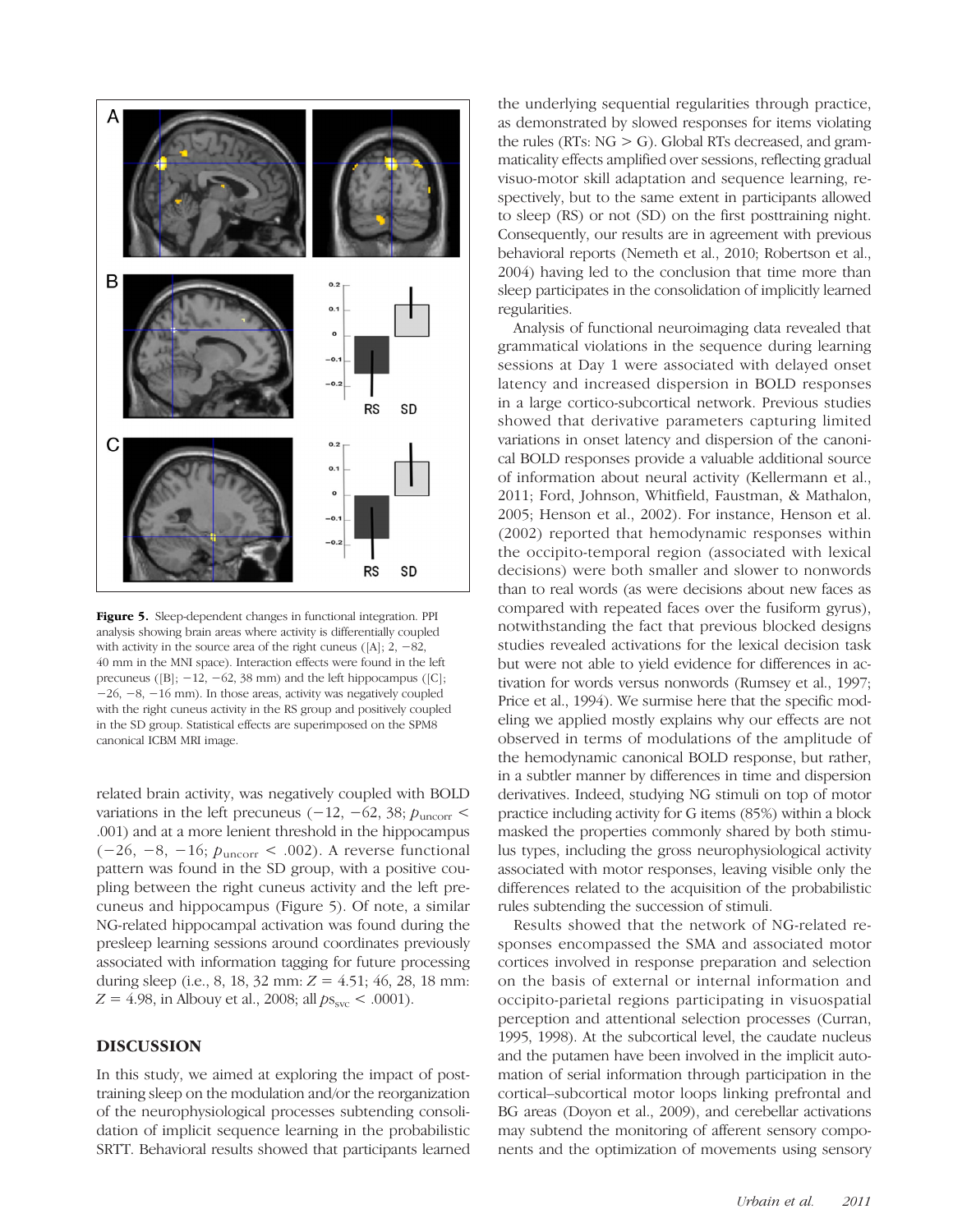feedback information (Doyon, Penhune, & Ungerleider, 2003; Jueptner & Weiller, 1998). Of note, cerebellar activations in Crus I have been also partially associated with the automation of rule-based information, although in the case of low-order rules (Balsters & Ramnani, 2011). Moreover, learning-related activations found over striatal regions (i.e., putamen and caudate nucleus) are in agreement with prior studies that aimed at characterizing the neural correlates of implicit sequence learning using SRTTs (e.g., Destrebecqz et al., 2005; Peigneux et al., 2000).

Although the evolution of behavioral performance was not noticeably modified by the posttraining sleep condition, our results indicate a different evolution of NG-related brain responses in RS and SD participants, suggesting a sleep-dependent covert reorganization of the functional neuroanatomical patterns subtending practice in the probabilistic SRTT. At delayed testing after postlearning sleep, NG event-related BOLD responses in the cuneus did not distinguish anymore from motor practice including activity for G items (85%), which was not the case for participants deprived of sleep after learning. A similar pattern was observed in a set of cortical and subcortical areas previously identified as being part of the network involved in implicit motor sequence learning and offline processing during sleep (i.e., cuneus, mesencephalon, thalamus, and caudate nucleus). For instance, increased activity in the cuneus and mesencephalon was previously reported using  $\text{H}_{2}^{\text{15}}$ 0 PET both during practice of the same probabilistic SRTT at wake and during postlearning REM sleep (Maquet et al., 2000). These previous results were in agreement with the neuronal replay hypothesis, which posits that activity in learning-related brain structures is replayed during sleep, eventually leading to the consolidation of newly acquired memories (e.g., Dave & Margoliash, 2000; Wilson & Mcnaughton, 1994). Additionally, cuneus and mesencephalon activity during posttraining REM sleep was found specifically related to the implicit acquisition of the probabilistic rules that defined stimulus sequences (as compared with practice on a random structure), and functional connectivity between the cuneus and BG structures also increased during postlearning REM sleep (Peigneux et al., 2003). Cuneus has been primarily associated with visual processing, although it has been also involved in various cognitive functions including cognitive control (Haldane, Cunningham, Androutsos, & Frangou, 2008) and working memory (Bluhm et al., 2010). In particular, the cuneus participates in monitoring changes in ocular position in response to self-generated eye movements (Law, Svarer, Rostrup, & Paulson, 1988) and is involved in the bottom–up control of visuospatial selective attention (Hahn, Ross, & Stein, 2006), two processes that might be involved in the processing and implicit detection of grammatical violations in the sequence. Although cuneus activation was previously reported during sequential information processing at wake (e.g., Schubotz & von Cramon, 2001), it is not commonly seen as a critical component of sequence learning, and further studies are needed to clarify

its implication in probabilistic sequence processing. In this study, the topographic similitude between brain areas in which posttraining reactivations were observed during sleep (Peigneux et al., 2003; Maquet et al., 2000) and brain areas in which a sleep-dependent modulation of NG-related activity was found at Day 4 is indicative, although not conclusive, of the development of distinct neurophysiological processes in RS and SD participants, despite seemingly similar behavioral patterns. An alternative hypothesis would be that a persistent differentiation of NG-related responses at Day 4 in SD participants would reflect a disturbance in ongoing time-dependent consolidation processes because of the night of sleep deprivation, characterized by a decrease in available cognitive resources and learning abilities (see, e.g., Yoo, Hu, Gujar, Jolesz, & Walker, 2007) and marked changes in cerebral activity (e.g., De Havas, Parimal, Soon, & Chee, 2012).

Finally, a PPI analysis revealed that activity in the cuneus was negatively coupled with activity in the left precuneus and hippocampus after posttraining sleep, whereas a reverse pattern was found after sleep deprivation, further suggesting a posttraining sleep-dependent development of functional connectivity patterns. Although evidence for a hippocampal activation in probabilistic SRTT remains conjectural, we found a hippocampal activation during the presleep learning sessions at coordinates previously associated with information tagging for future processing during sleep (i.e., 8, 18, 32 mm:  $Z = 4.51$ ; 46, 28, 18 mm:  $Z = 4.98$ ; all  $ps_{\rm src}$  < .0001, around a priori coordinates from Albouy et al., 2008). This finding might suggest that the decreased coupling between cuneus and hippocampus in RS participants reflect a decrease in the strength of the tagging after sleep-related memory consolidation. Conversely, the reverse pattern observed in SD participants might reflect the persistence of a "to-be consolidated during sleep" tag. The precuneus, located in the posteromedial cortex of the parietal lobe, is known to support abstract cognitive processes involving visuospatial information and shifts in voluntary attention between targets (Cavanna & Trimble, 2006), whereas the hippocampus may participate in novelty detection (Wang, Poe, & Zochowski, 2008; Strange, Duggins, Penny, Dolan, & Friston, 2005). In the context of the implicit acquisition of probabilistic succession rules in the sequence of stimuli, one possible explanation for distinct connectivity patterns and the fact that BOLD derivative parameters of NG-related responses were actually no more different from G stimuli after sleep, but not after sleep deprivation, would be that posttraining sleep favored the processing of G and NG stimuli in a more automatized manner, eventually leading to a reduction in attentional shifts when confronted with NG items violating sequential rules. This interpretation would be in line with the conclusions of an ERP study similarly showing that brain responses associated with the automatic shift of attention to unexpected stimuli in an auditory learning paradigm failed to develop after posttraining sleep deprivation as compared with sleep (Atienza, Cantero, &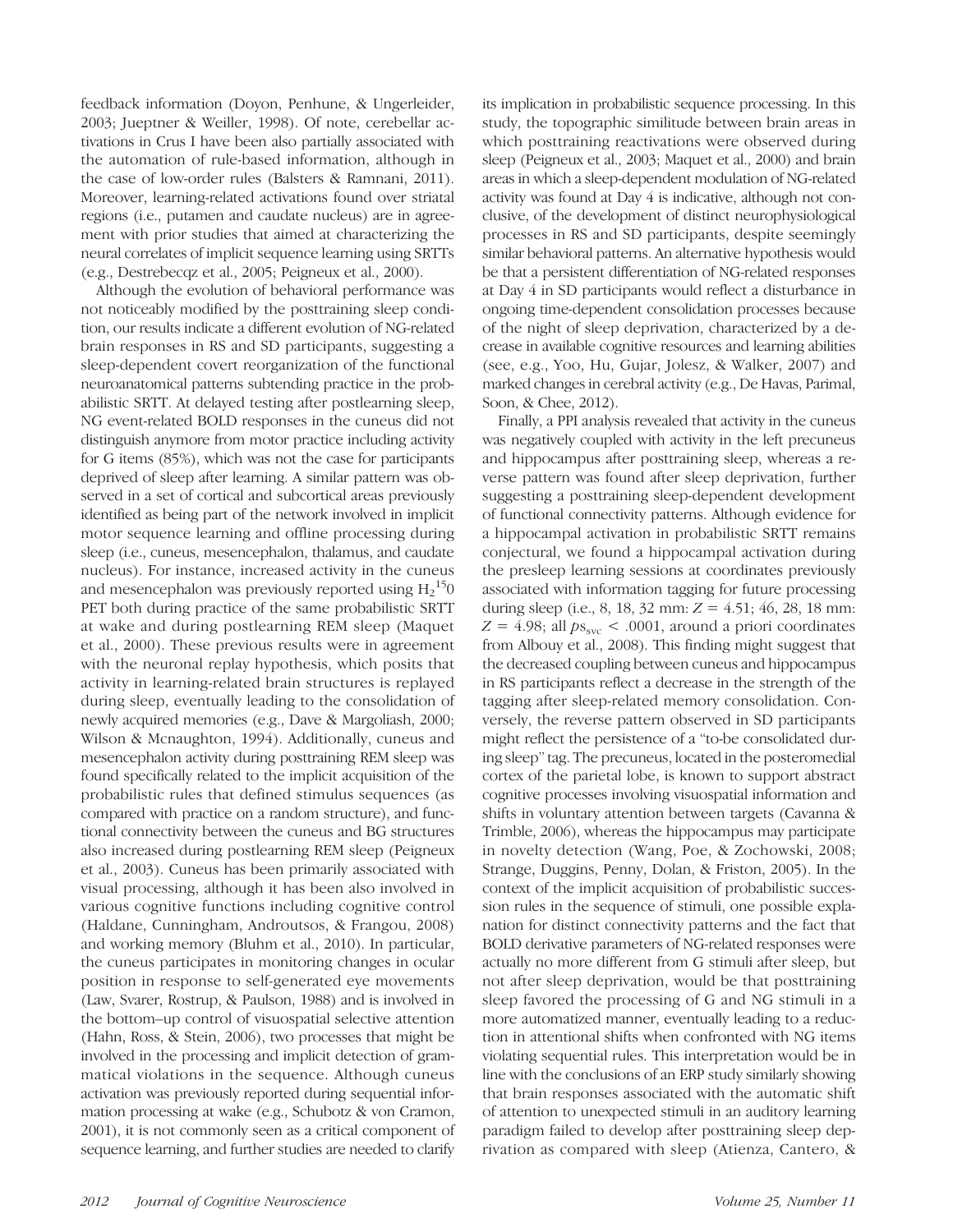Stickgold, 2004). These results were interpreted as suggesting a reduction in the voluntary attentional effort required for successful perceptual discrimination by facilitating the intrusion of a potentially meaningful stimulus into one's focus of attention for further evaluation.

To conclude, our results indicate that posttraining sleep impacts the neurophysiological processes that subtend the processing of implicit regularities in probabilistic sequence learning. This suggests that sleep participates in the integration of both regular and deviant stimuli in the context of the probabilistic SRTT. Further studies should investigate whether the absence of behavioral differences in sequence learning stems from a lack of sensitivity of the parameters used to assess performance and whether these differences in brain activity are preceding the development of behavioral differences that would be detected later on, at the scale of weeks or months.

#### Acknowledgments

This study was supported by FRSM 3.4.582.09.F and FRFC 2.4.627.09.F Grants from the Belgian Fonds National de la Recherche Scientifique (FRS-FNRS). C. U. was supported by a special grant of the Université Libre de Bruxelles (Foundation Vigneron) and ULB-ARC project "Pathophysiology of Memory Consolidation Processes." R. S., A. C., C. S., and P. M. are supported by FRS-FNRS.

Reprint requests should be sent to Charline Urbain or Philippe Peigneux, UR2NF - Neuropsychology and Functional Neuroimaging Research Unit, Université Libre de Bruxelles, Campus du Solbosch CP191 Avenue F. D. Roosevelt 50 B-1050 Bruxelles, Belgium, or via e-mail: curbain@ulb.ac.be, philippe.peigneux@ ulb.ac.be.

## REFERENCES

- Albouy, G., Sterpenich, V., Balteau, E., Vandewalle, G., Desseilles, M., Dang-Vu, T., et al. (2008). Both the hippocampus and striatum are involved in consolidation of motor sequence memory. Neuron, 58, 261–272.
- Atienza, M., Cantero, J. L., & Stickgold, R. (2004). Posttraining sleep enhances automaticity in perceptual discrimination. Journal of Cognitive Neuroscience, 16, 53–64.
- Balsters, J. H., & Ramnani, N. (2011). Cerebellar plasticity and the automation of first-order rules. Journal of Neuroscience, 31, 2305–2312.
- Barakat, M., Doyon, J., Debas, K., Vandewalle, G., Morin, A., Poirier, G., et al. (2011). Fast and slow spindle involvement in the consolidation of a new motor sequence. Behavioural Brain Research, 217, 117–121.
- Bluhm, R. L., Clark, C. R., McFarlane, A. C., Moores, K. A., Shaw, M. E., & Lanius, R. A. (2010). Default network connectivity during a working memory task. Human Brain Mapping, 32, 1029–1035.
- Buysse, D. J., Reynolds, C. F., Monk, T. H., Berman, S. R., & Kupfer, D. J. (1989). The Pittsburgh Sleep Quality Index: A new instrument for psychiatric practice and research. Psychiatry Research, 28, 193–213.
- Cajochen, C., Knoblauch, V., Wirz-Justice, A., Krauchi, K., Graw, P., & Wallach, D. (2003). Circadian modulation of sequence learning under high and low sleep pressure conditions. Behavioural Brain Research, 151, 167–176.
- Cavanna, A. E., & Trimble, M. R. (2006). The precuneus: A review of its functional anatomy and behavioural correlates. Brain, 129, 564–583.
- Cleeremans, A., & McClelland, J. L. (1991). Learning the structure of event sequences. Journal of Experimental Psychology: General, 120, 235–253.
- Cohen, D. A., Pascual-Leone, A., Daniel, Z., & Robertson, E. M. (2005). Off-line learning of motor skill memory: A double dissociation of goal and movement. Proceedings of the National Academy of Sciences, U.S.A., 102, 18237–18241.
- Cohen, D. A., & Robertson, E. M. (2007). Motor sequence consolidation: Constrained by critical time windows or competing components. Experimental Brain Research, 177, 440–446.
- Curran, T. (1995). On the neural mechanisms of sequence learning. PSYCHE: An Interdisciplinary Journal of Research on Consciousness (On-line), 2, 12.
- Curran, T. (1998). Implicit sequence learning from a cognitive neuroscience perspective. What, how, and where? In M. A. Stadler & P. A. Frensch (Eds.), Handbook of implicit learning (pp. 365–400). Newbury Park, CA: Sage.
- Dave, A. S., & Margoliash, D. (2000). Song replay during sleep and computational rules for sensorimotor vocal learning. Science, 290, 812–816.
- De Havas, J. A., Parimal, S., Soon, C. S., & Chee, M. W. (2012). Sleep deprivation reduces default mode network connectivity and anti-correlation during rest and task performance. Neuroimage, 59, 1745–1751.
- Debas, K., Carrier, J., Orban, P., Barakat, M., Lungu, O., Vandewalle, G., et al. (2010). Brain plasticity related to the consolidation of motor sequence learning and motor adaptation. Proceedings of the National Academy of Sciences, U.S.A., 107, 17839–17844.
- Destrebecqz, A., Peigneux, P., Laureys, S., Degueldre, C., Del Fiore, G., Aerts, J., et al. (2005). The neural correlates of implicit and explicit sequence learning: Interacting networks revealed by the process dissociation procedure. Learning & Memory, 12, 480–490.
- Doyon, J., Bellec, P., Amsel, R., Penhune, V., Monchi, O., Carrier, J., et al. (2009). Contributions of the basal ganglia and functionally related brain structures to motor learning. Behavioural Brain Research, 199, 61–75.
- Doyon, J., Penhune, V., & Ungerleider, L. G. (2003). Distinct contribution of the cortico-striatal and cortico-cerebellar systems to motor skill learning. Neuropsychologia, 41, 252–262.
- Ellis, B. W., Johns, M. W., Lancaster, R., Raptopoulos, P., Angelopoulos, N., & Priest, R. G. (1981). The St. Mary's Hospital sleep questionnaire: A study of reliability. Sleep, 4, 93-97.
- Fischer, S., Drosopoulos, S., Tsen, J., & Born, J. (2006). Implicit learning—Explicit knowing: A role for sleep in memory system interaction. Journal of Cognitive Neuroscience, 18, 311–319.
- Fischer, S., Hallschmid, M., Elsner, A. L., & Born, J. (2002). Sleep forms memory for finger skills. Proceedings of the National Academy of Sciences, U.S.A., 99, 11987–11991.
- Fischer, S., Wilhelm, I., & Born, J. (2007). Developmental differences in sleep's role for implicit off-line learning: Comparing children with adults. Journal of Cognitive Neuroscience, 19, 214–227.
- Ford, J. M., Johnson, M. B., Whitfield, S. L., Faustman, W. O., & Mathalon, D. H. (2005). Delayed hemodynamic responses in schizophrenia. Neuroimage, 26, 922–931.
- Friston, K. J., Buechel, C., Fink, G. R., Morris, J., Rolls, E., & Dolan, R. J. (1997). Psychophysiological and modulatory interactions in neuroimaging. Neuroimage, 6, 218–229.